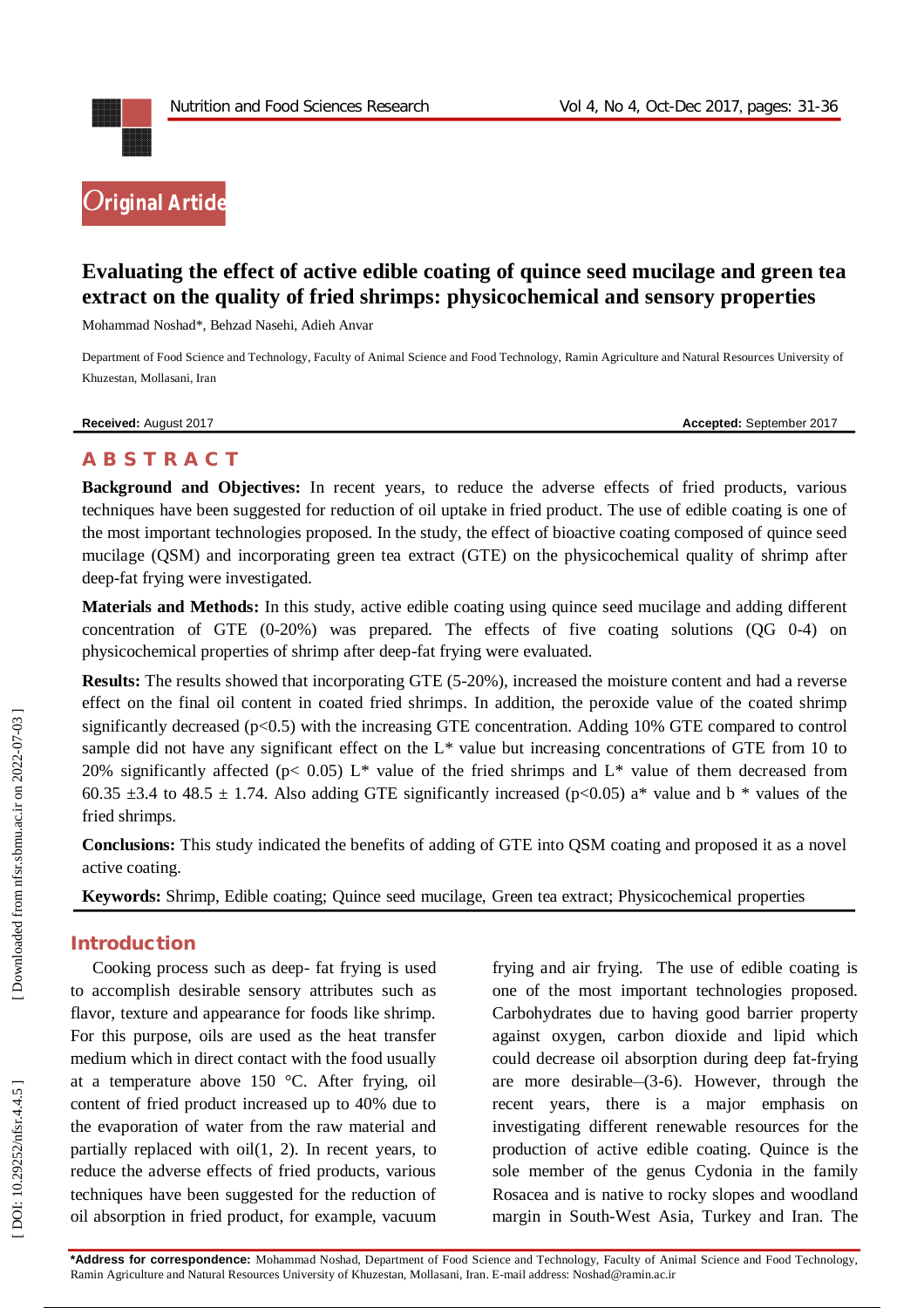constituents of quince seed mucilage are cellulosic fraction with a more readily hydrolyzed polysaccharide such as arabinose and xylose. These polysaccharides having unique colloidal properties, low production cost and easy extraction are suitable for edible coating or film(7).

Green tea (*Camellis sinensis*) is one of the most important sources of polyphenolic compounds such as catechin, theaflavins and thearubigins, which have strong antioxidant properties. The beneficial effects of the phenolic compounds are believed to result from their ability to scavenge oxygen and to delay the onset of lipid oxidation(8). Therefore, the objective of this study was to evaluate the active edible coating effects of quince seed mucilage and green tea extract (as an antioxidant compound) on the oil absorption, moisture reduction and physicochemical properties of deep -fat fried shrimp.

#### **Material s and Methods**

The quince seeds and green tea were purchased from the grocery store in Ahvaz, Iran. Fresh, homogenous in size and non -treated Pacific white shrimp (L. *vannamei*) was obtained from the local shrimp market in Ahvaz, Iran (at one time). Immediately after purchase, the shrimps were deshelled, washed in cold water and kept in the refrigerator. All chemicals used were of analytical grade and were obtained from Merck.

**Preparation of coating solutions:** The method of Jouki *et al* (2014) was used to extract quince mucilage seed. After quince seeds sieving (about 10g), it was with its triple weight of ethanol (96% w/v) for 5 minutes under constant stirring. Seeds were dried in an oven at 45 °C after removing ethanol. For the extraction of quince seed mucilage from whole seeds, distilled water (water to seed ratio of 30:1) was used and then filtered with cheese cloth (9) .

Green tea was extracted according to the method described by Sabaghi *et al*, (2015). Briefly, a blender was used to ground the dried green tea leaves (Moulinex 320, Spain), and screened through a mesh (0.23 mm sieve size). To prepare GTE solution, ground green tea powder was blended in distilled water (1:5 w/w) in an Erlenmeyer flask and stirred in a water bath at at 80 °C (Heraeus, Germany) for 15 min under constant string, this was done to attain maximum phenolic compound extraction. The whatman No.1 (11 mm) filter paper was used to filter

the GTE solution (10). Different concentration of GTE (0 -20%) was blended to obtain five coating solutions  $(OG \ 0-4)$ . -4). For control, a non -coated treatment was used.

**Shrimp coating solutions:** The peeled shrimps were submerged in the coating solution for 30 seconds. Coated shrimps were then placed on a dry tray overnight. After drying, the coated shrimps were fried for the needed time (300S) at  $160^{\circ}C(2)$ .

**Frying conditions:** In this study for each new treatment, sunflower oil was used, because of its high smoking point. Samples were located in a wire basket and then immersed ( shrimp to oil ratio of 1:15,), for the needed time (300s) at 165 °C. Samples were instantly removed from oil after each frying batch. After the frying time, tissue paper was used to elimination surplus oil on the surface. Before further tests, the samples were allowed to cool at room temperature.

#### **Physicochemical properties of fried samples**

**Moisture content:** Conventional oven (105 °C, 24) h) was used to measure the moisture content of the whole fried samples (11).

**Oil uptake:** The soxhlet extraction method was used for the measurement of oil uptake $(12)$ . Equation  $(1)$ was used to calculate the oil uptake (%):

Oil uptake  $\left(\% \right) = \frac{O_f - O_i}{O}$  $\frac{1}{100} \times 100$ 

Where  $O_f$  is the oil content of fried shrimps and  $O<sub>r</sub>$  is the initial oil content of shrimp displayed as dry matter.

**Lipid oxidation:** The method of Lea (1952) was used to determine Peroxide value **(**PV). Briefly, a blend of methanol, water and chloroform was used to extract lipid from shrimps. A total of 1 g of extracted lipid was mixed in 25 ml of chloroform - acetic acid (2:3) mixed solution and added saturated solution of KI (1ml). By adding distilled water (30 ml), the blend was titrated against sodium thiosulphate (0.01 M)(13). PV was calculated as follows (Equation 2):  $PV=(S-B)\times N\times1000/w$ 

Where S indicates to the volume of  $Na<sub>2</sub>S<sub>2</sub>O<sub>3</sub>$ standard solution used by the sample (ml); B indicates to the volume of  $Na<sub>2</sub>S<sub>2</sub>O<sub>3</sub>$  standard solution used in blank test (ml); N indicates to the molar concentration of  $Na<sub>2</sub>S<sub>2</sub>O<sub>3</sub>$  standard solution (mol/L) and W is the mass of lipid extracted  $(g)$ .

**Thiobabituric acid reactive substances (TBARS) :** TBARS was investigated as explained by Nirmal and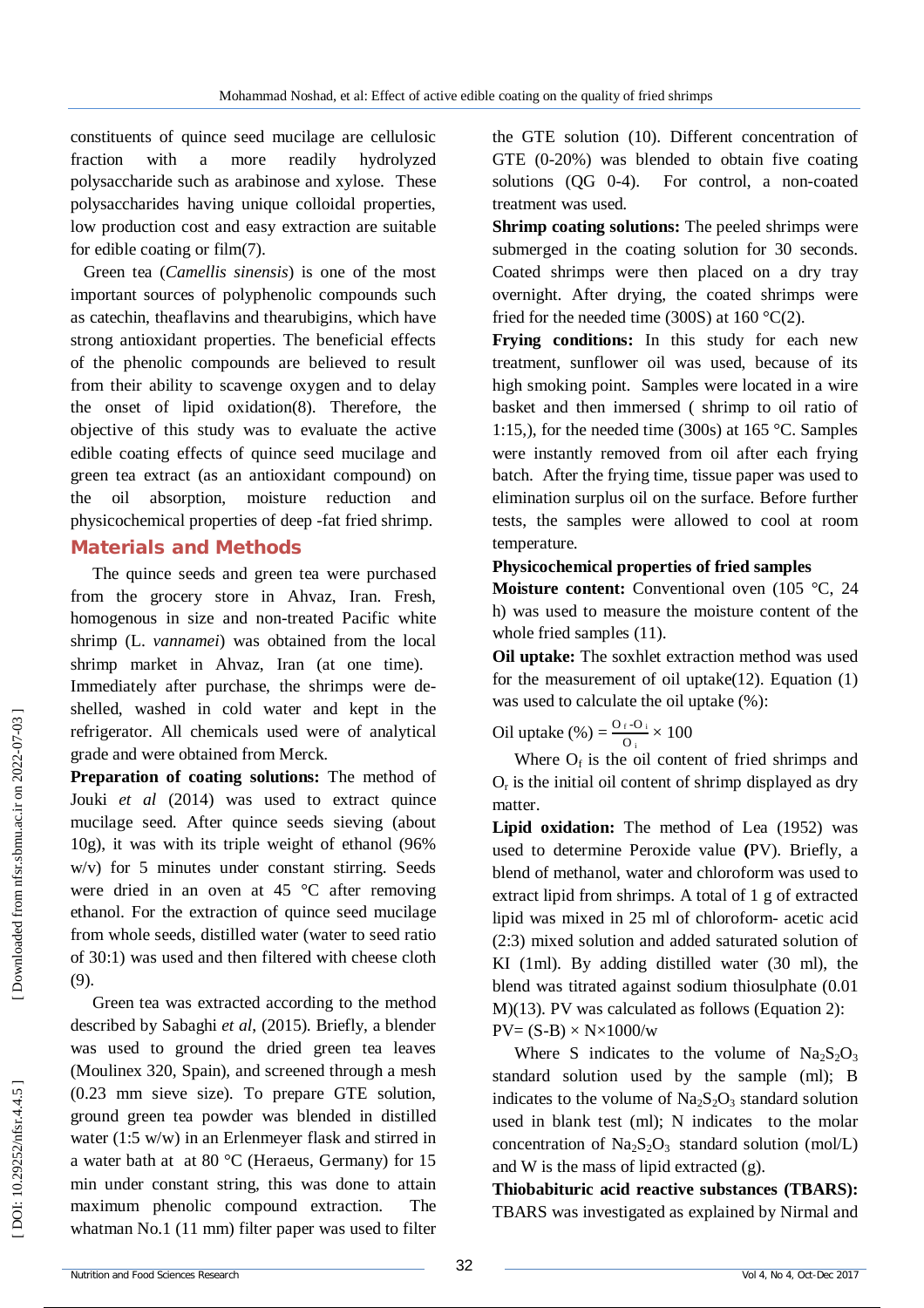Benjakul (2009). Briefly, white shrimp samples (2 g) were blened with 50 ml of TBARS solution with 0.2 g of TBA, 7.5 g of TCA and 0.50 ml of hydrochloric acid. The solution was placed in hot water bath for 10 minute and after chilling, it was centrifuged at 4000 g for 20 minute. A digital spectrophotometer was used to measure of absorbance at 532 nm (14).

**Texture analyses:** A texture analyzer (TA. XT2i, stable Micro System, Goldalming, UK) with cylindrical 6 mm probe and 5 mm/min post speed was used to investigate of shrimps fried texture (15).

**Color analysis:** Shrimps color was evaluated with a tri stimulus colorimeter (Konica Minolta, CR400, Japan) using the CIE Lab scale  $(L^*, a^*$  and  $b^*(16)$ . The mean of three evaluations taken at room temperature from different points of each sample expressed as results.

**Sensory evaluation:** Sensory evaluation was performed according to the method of Morin *et al*. (2002) with a 9 -point Hedonic scale, (9 being the highest quality score and 1 the lowest) was used to appraise of sensory evaluation. (17). The sensory attributes of fried shrimps were investigated by a sensory panel of ten trained assessors, age ranging from 22 to 31 years, chosen according to ISO 8586 and trained using discriminative tests with practice evaluation methods of specifying quality characteristics in fried shrimp(2). Panelists were asked to score overall acceptability of the products based on color, order and texture.

**Statistical analysis:** All the experiments were replicated three times, and the average values are reported. Data analysis carried out using SPSS statistics software (SPSS 19 for windows, SPSS Inc., Chicago,IL, USA). One -way analysis of variance was used to determine of difference between the mean values of test samples. The Tukey's multiple

comparison tests were used, considering significance at 95% confidence level (P< 0.05).

#### **Results**

**Moisture and oil content:** To evaluate the oil absorption during deep -fat frying, the moisture content is main factor. Because of the removal of moisture from the samples, cavities or capillary pores were created inside which the oil penetrates through during deep -fat frying. The opposite relationship among moisture loss and oil uptake can be observed. In the study, a negative relationship was observed between moisture content and oil uptake  $(R<sup>2</sup>= 0.918)$ . Table 1 shows the moisture and oil content of fried shrimps. As can be seen, the used of coating increased the moisture content of fried shrimps.

**Lipid oxidation:** The peroxide value (PV) and thiobarbituric acid (TBA) were used to investigate the influence of active coating on lipid oxidation of shrimp during the frying process. To evaluate the oxidative state of lipid -containing food, the PV indicated the amount of primary products of lipid oxidation. In deep frying operations, peroxides are unstable and can break down to secondary oxidation products such as carbonyl and aldehyde compounds. Therefore, for measurement of secondary oxidation products, the TBA test was used which indicated the amount of malondialdehyde formed during oxidation of oils. Table 2 shows the influence of coating treatment on alterations of PV and TBA of shrimp. As can be seen, the uncoated white shrimp has the highest amount of both primary (peroxide) and secondary (malondialdehyde) oxidation products of 6.25 $\pm$ 0.21 (mmol peroxide/kg) and 0.32 $\pm$ 0.02 mg MDA/kg respectively.

Table 1. Effect of deep-fat drying on fat and moisture content of shrimp

|                       | Fat content (%)               | Moisture content $(\%)$       | Oil uptake $(\%)$  |
|-----------------------|-------------------------------|-------------------------------|--------------------|
| Uncoated raw shrimp   | $4.25 + 1.41^a$               | $79.56 + 1.84$ <sup>a</sup>   |                    |
| Uncoated fried shrimp | $25.45 \pm 2.4^b$             | $30.33 + 1.84^b$              | 498.8235+8.24      |
| QG <sub>0</sub>       | $24.8 \pm 1.8^{\circ}$        | $35.11 + 1.21^{\circ}$        | $483.5294 + 6.59$  |
| QG1                   | $18.13 \pm 1.58$ <sup>c</sup> | $45.6 + 2.04^d$               | 444.2353+7.21      |
| QG <sub>2</sub>       | $19.41 + 2.16^c$              | $40.43 \pm 1.1$ <sup>d</sup>  | $356.7059 \pm 6.7$ |
| QG3                   | $21.68 \pm 1.67$ <sup>c</sup> | $39.84 \pm 1.87$ <sup>d</sup> | 198.3529+9.34      |
| QG4                   | $19.9 + 2.04^c$               | $41.68 \pm 1.81$ <sup>d</sup> | 203.5294+8.27      |

Values with the same letters in the each raw indicate not significantly difference (P<0.05)

QG0: Control solution (without GTE); QG1: coating solution including 5% v/v GTE; QG2: coating solution including 10 % v/v GTE; QG3: coating solution including 15% v/v GTE; QG4: coating solution including 20% v/v GTE.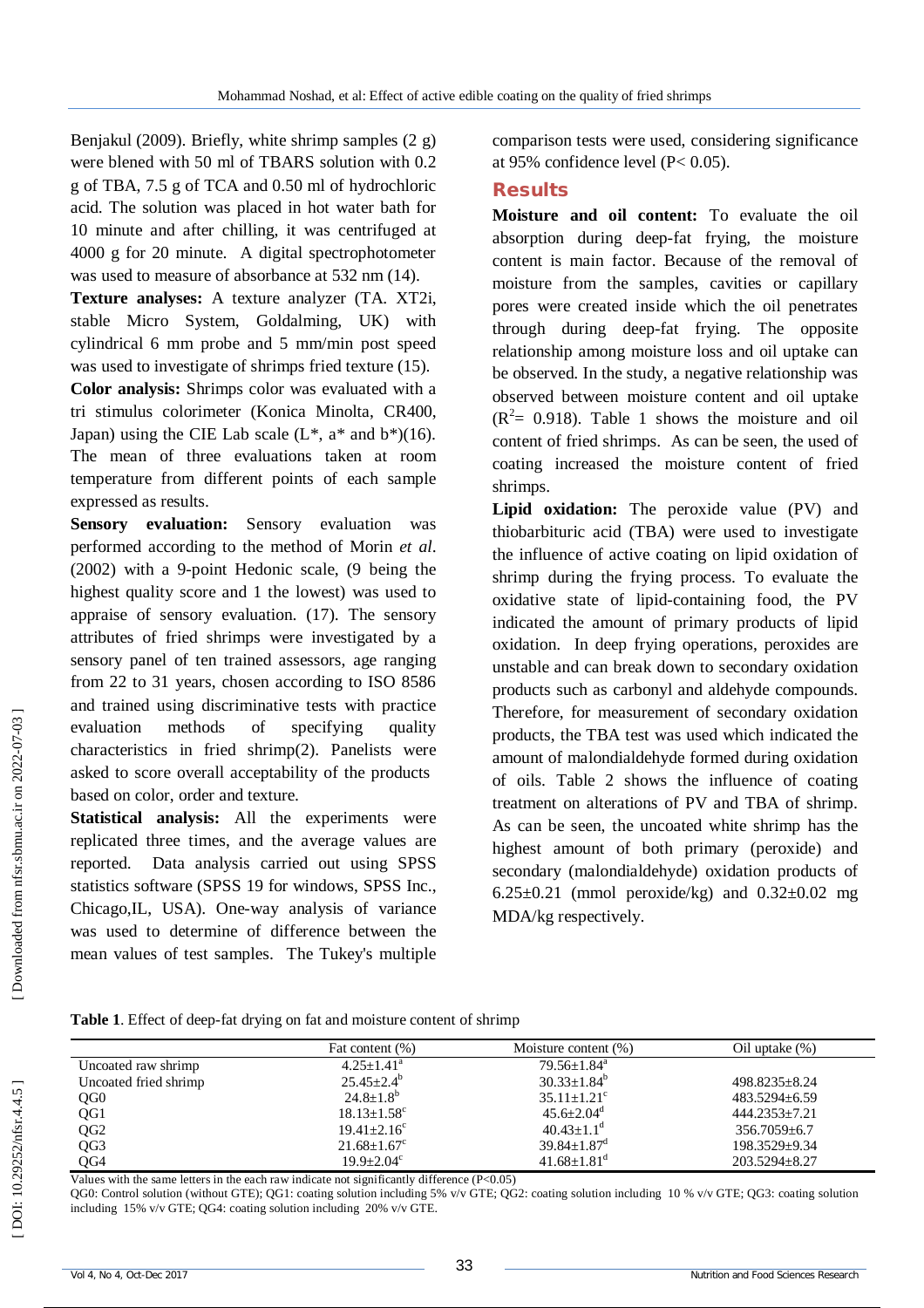| Treatment                                                                                 | uncoated                     | OOC                          | ЭG1                         | OG2                         | OG3                 | $\overline{O}G4$ |
|-------------------------------------------------------------------------------------------|------------------------------|------------------------------|-----------------------------|-----------------------------|---------------------|------------------|
| $PV$ (mmol peroxide/kg)                                                                   | $6.25 \pm 0.21$ <sup>a</sup> | $6.5 + 0.52$ <sup>ab</sup>   | $5.25 + 0.23^{\circ}$       | $3.05 + 0.12$ <sup>c</sup>  | $2.1 + 0.1d$        | $1+0.14^e$       |
| mg MDA/kg                                                                                 | $0.32 + 0.02^a$              | $0.23 \pm 0.01$ <sup>p</sup> | $0.22 + 0.08$ <sup>bc</sup> | $0.19 + 0.04$ <sup>cd</sup> | $0.17+0.01^{\circ}$ | $0.12+0.1^e$     |
| Values with the same letters in the each raw show not significantly difference $(D<0.05)$ |                              |                              |                             |                             |                     |                  |

**Table 2.** Effect of deep -fat frying on PV and TBA of shrimp samples

with the same letters in the each raw show not significantly difference  $(P<0.05)$ 

**Texture analysis:** In this study, hardness was used to described of the textural properties of the fried shrimps. Fig 1 shows the effect of different coating on the hardness of the fried shrimps. The results showed the coated shrimp compared to uncoated shrimp has a lower hardness. This phenomenon may be ascribed to the increased moisture content.



**Fig1.** Mechanical parameters (hardness) of fried shrimps

**Image analysis:** Table 3 showed the color values of fried shrimps. The samples coated QG0 contrasted to other samples after deep -frying process had the lowest value of  $L^*$ . The significant reduce (P<0.05) in L\* value for shrimp fried coated QG0 might be attributed to change in light absorption and light scattering resulted in the coating materials. The effect of GTE concentration on color value of fried shrimps are shown in table 3. Addition of 10% GTE did not have any significant effect on the  $L^*$  value compared to control sample but increasing **Fig1.** Mechanical parameters (hardness) of fried<br>
shrimps<br> **Fig1.** Mechanical parameters (hardness) of fried<br>
shrimps The samples coated QG0 contrasted to<br>
other samples after deep-frying process had the<br>
lowest value of

concentrations of GTE from 10 to 20% significantly affected ( $p$ < 0.05) L<sup>\*</sup> value of the fried shrimps and L<sup>\*</sup> value of them decreased from  $60.35 \pm 3.4$  to 48.5  $\pm$  1.74. Also, adding GTE (as the GTE concentration raised from 0 to 20%) into quince seed mucilage solution coating significantly affected ( $p<0.05$ ) a<sup>\*</sup> value and  $b *$  values of the fried shrimps.  $a *$  values of the fried shrimps increased from  $0.12 \pm 1.47$  to 1.3±0.21 (indicator of the tendency towards redness). The  $b^*$  values raised from 12.53  $\pm$ 3.14 to 25.07 $\pm$ 1.84 (indicator to the tendency toward yellowness).

**Sensory analysis:** To investigate the influence of sensory characteristics on consumer acceptance as effective expression about the feasibility of coating with coating solutions, sensory evaluation of the fried shrimp was performed. Fig 2 showed the results of the sensory investigation (overall acceptability) of fried shrimps. There was significant difference (p<0.05) in overall acceptability between coated and uncoated fried shrimps.



**Fig2.** Overall acceptability of fried shrimps

**Table3.** color parameters of fried shrimps

| Coating solution | T *                          | a*                          | h*                           | ΛE                               |
|------------------|------------------------------|-----------------------------|------------------------------|----------------------------------|
| Uncoated         | $60.35 + 3.4^{\circ}$        | $0.12+0.94^{\text{a}}$      | $12.55 + 5.12^a$             | $28.71 + 2.41^a$                 |
| QG <sub>0</sub>  | $44.37 + 1.7d$               | $0.35+0.12^b$               | $18.04 + 1.4^b$              | $23.64 + 1.84^b$                 |
| QG1              | $54.95 + 3.42$ <sup>bc</sup> | $0.43+0.1b^c$               | $19.43 + 2.45^{bd}$          | $20.95 + 2.04$ <sup>bc</sup>     |
| QG <sub>2</sub>  | $55.58 + 1.1^{ab}$           | $1.1 + 0.31b^{c}$           | $17.7 + 3.24^b$              | $22.03 \pm 1.54^{\overline{bc}}$ |
| QG3              | $46.69 + 2.08^{cd}$          | $1.04 + 0.14$ <sup>bc</sup> | $25.07+1.02^{\circ}$         | $14.05 + 1.61^{\text{cd}}$       |
| QG4              | $48.5 + 1.74$ <sup>d</sup>   | $1.3 + 0.26^c$              | $23.27 + 2.87$ <sup>cd</sup> | $18.17 + 1.15$ <sup>d</sup>      |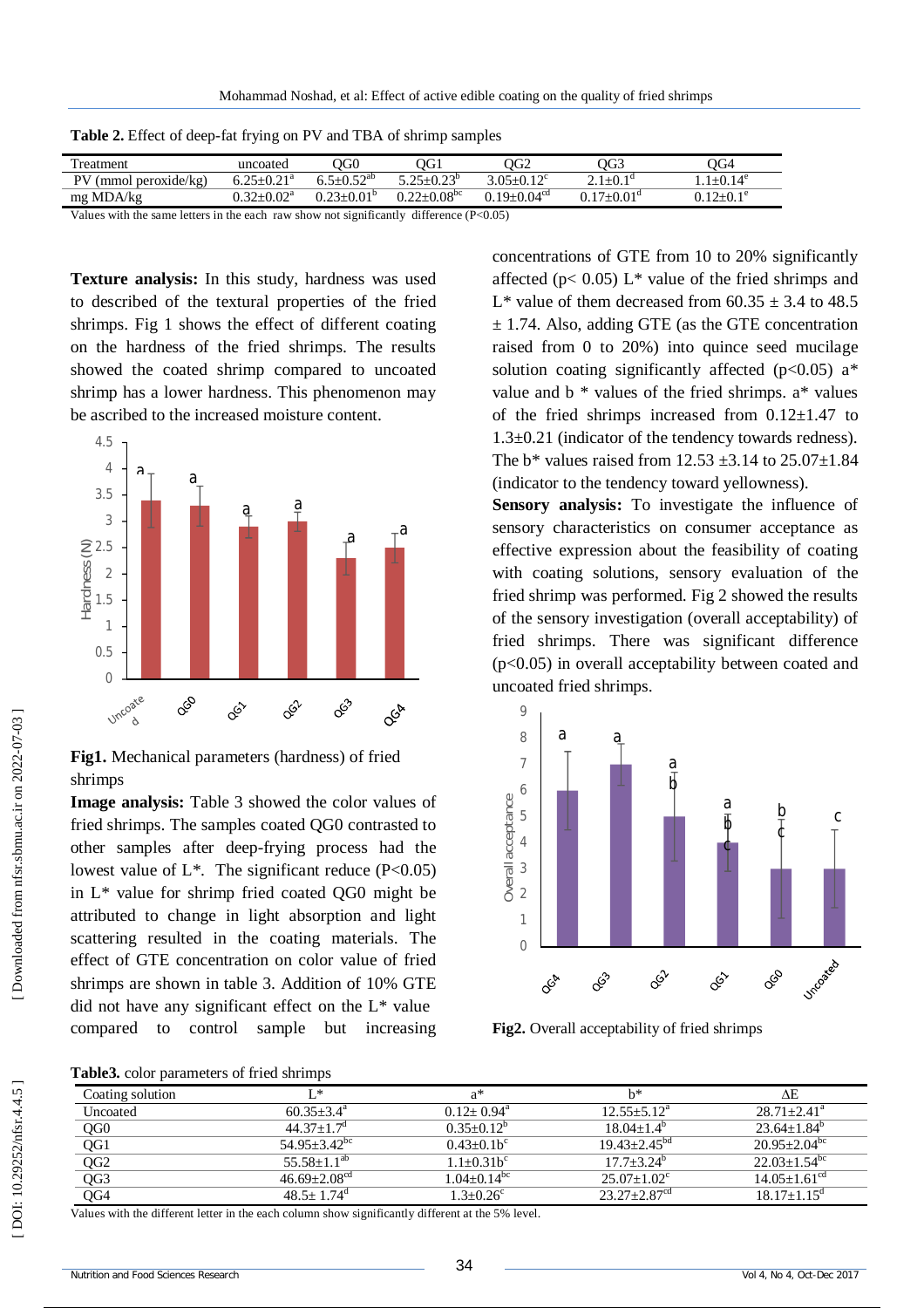#### **Discussion**

**Moisture and oil content:** Freitas *et al* (2009) expressed that utilizing whey protein as coating, has enhancing retention of moisture resulting in reduction of the oil uptake(6). Kim *et al* (2011) evaluated the influence of guar gum as coating on the oil absorption of the potato strips during frying. They reported that the application of 0.9% guar gum solutions decreased the oil content of the fried potatoes by 41% compared to the control (18) . Also, Increasing the concentration of green tea extract in the coating formulation reduced the moisture content in the samples. However, the moisture loss rate in uncoated shrimp was higher when compared to the coated shrimp. So that, GTE 20% led about 25% more moisture content in fried shrimp than in the uncoated samples.

In general, use of hydrocolloids as coating agent is popular for reducing the oil uptake because the thermal gelation or crosslinking properties of hydrocolloid coating prevented the creation of wide cavities or capillary pores, which resulted in less oil entrance to the samples. As can be seen, incorporating GTE (5 -20%) significantly affected  $(p<0.05)$  the final oil content of the fried shrimps. An increase in GTE concentration as well as mixed solution of quince seed mucilage and GTE solution caused a reverse influence on the final oil content; this was apperceive for coated fried shrimps. Therefore, using a higher percentage of GTE in their relative coating solution, increases the oil content in final products (table 1). However, the rate of oil uptake in uncoated shrimp was higher when compared to the coated shrimp. So that, 20% GTE led to about 24% less oil content in fried shrimp than in the uncoated samples. This may be due to different structures of these coating solutions.

**Lipid oxidation**: The results showed the PV value of the coated shrimp significantly decreased  $(p<0.5)$ with raising GTE concentration as indicated in table 2. The coated shrimp without GTE extract indicated similar PV value of uncoated white shrimp and there was no significant difference between them. According to, Mistumoto *et al* (2005), incorporating tea extract to minced meat inhibited lipid oxidation in both raw and cooked beef meat to a greater extent(19). The results of this study showed that the coating fortified with 20% v/v GTE has an inhibitory effect on lipid oxidation in shrimp during deep

frying. These coating decreased the lipid oxidation (PV) of the fried shrimp up to  $1.1\pm0.14$ . Also, edible coating on surface of the product acted as a barrier to the oxygen and moisture, which reduced oxidation, as a result decreasing the PV values.

**Texture analysis:** The texture of the fried shrimp is effected by both raw material and process conditions and it is main sensory characteristic for acceptability of fried food. The hardness of the coated shrimps was not significantly ( $p < 0.05$ ) lower than that of the uncoated shrimps.

**Image analysis:** Analogous results have been expressed by Siripatrawan and Harte (2010), who studied the incorporation of GTE in to chitosan films(20). The change in  $\Delta E$  values of shrimps samples are shown in table 3. Higher ∆E results indicate a greater relative change in color compared to the color of raw shrimp. In this study, uncoated samples indicated the highest and the coated treatments with active coating QG3 and QG4 had the lowest changes in ∆E values.

**Sensory analysis:** The results showed the overall acceptability of the coated shrimp significantly raised  $(p<0.5)$  with rising GTE concentration as shown in Fig2. The coated shrimp without GTE extract indicated similar overall acceptability of uncoated white shrimp and there was no significant difference between them. The higher scores may be due to the coating solution properties such as preventing dehydration, oxidative rancidity and surface browning. The results of this study shows that the coating fortified with 20% v/v GTE had the highest overall acceptability.

#### **Conclusion**

In this study, the effect of coating treatment on some physicochemical characterizes of shrimp during deep -frying were evaluated. Results showed that after deep -frying, QG4 (containing 20 v/v GTE) contained less of the primary and secondary oxidation products than the uncoated samples. The application of QG on shrimp was found to reduce the hardness of the product with high moisture content. Also, use of active coating on the shrimp was decreased. The oil absorption, lipid oxidation a\* values and b\* values during the deep -frying process was increased.